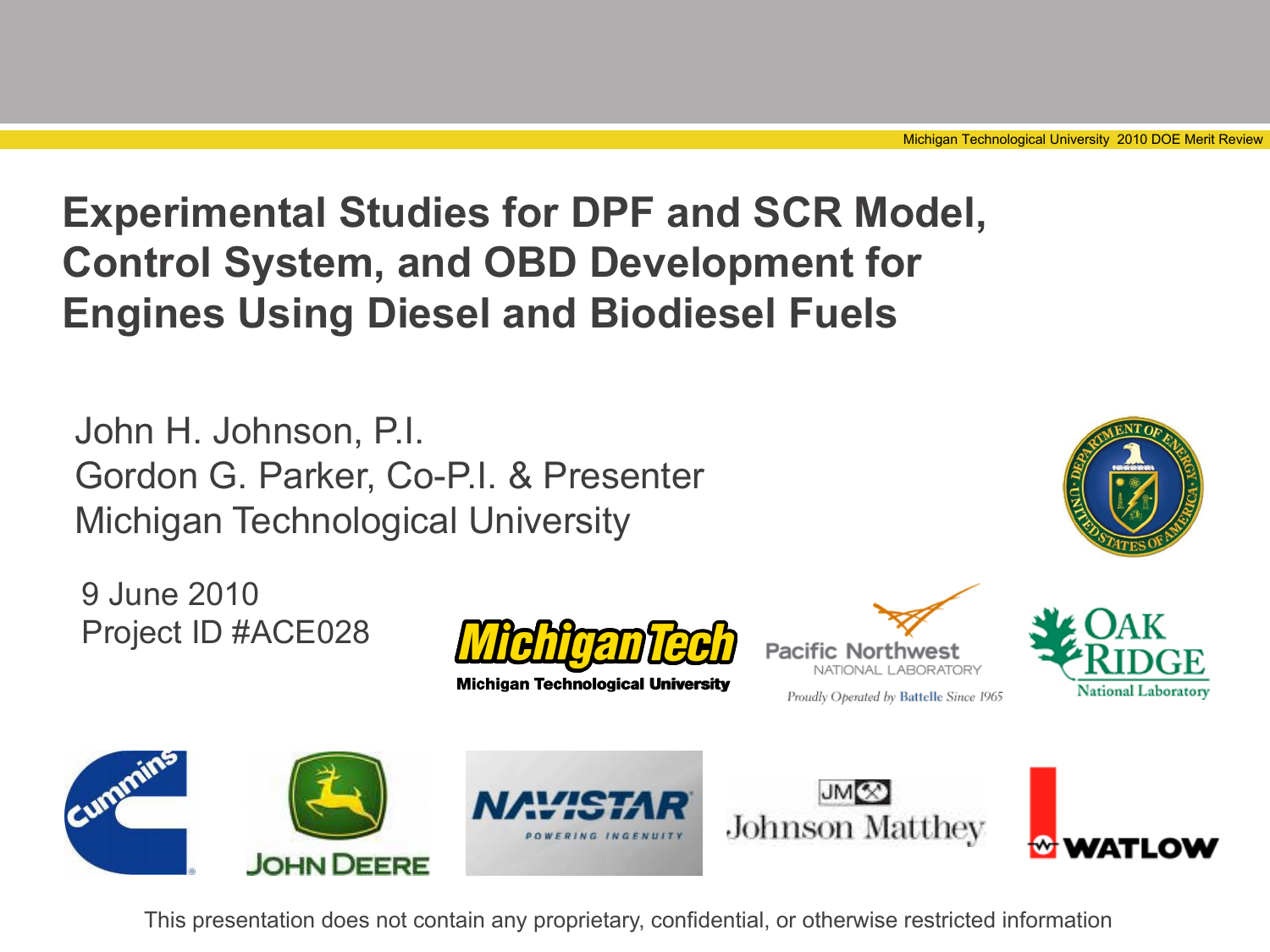### **Overview**

#### **Timeline Barriers**

- Start: Oct 2009
- Finish: Sep 2012
- Status: 15% Complete

#### **Partners**

- Project Lead
	- Michigan Technological Univ.
- Industry
	- Cummins (Engine OEM)
	- John Deere (Engine OEM)
	- Johnson-Matthey (Catalysts)
	- Navistar (Engine OEM)
	- Watlow (Sensors)
- DOE Labs
	- Oak Ridge National Lab
	- Pacific Northwest National Lab

- Understanding biodiesel and aging effects on NOx and PM aftertreatment component performance
- Meeting emission and OBD requirements with minimal fuel/energy penalty for:
- engines using diesel or biodiesel fuels

\$0.3M

\$105k

- high efficiency engines

### **Budget**

- Funding - DOE: \$1.8M Total FY10 \$583k
- Industry: \$0.7M \$235k
- University:
- Allocation
- Mich Tech: \$2.3M \$768k
- DOE Labs: \$0.5M \$155k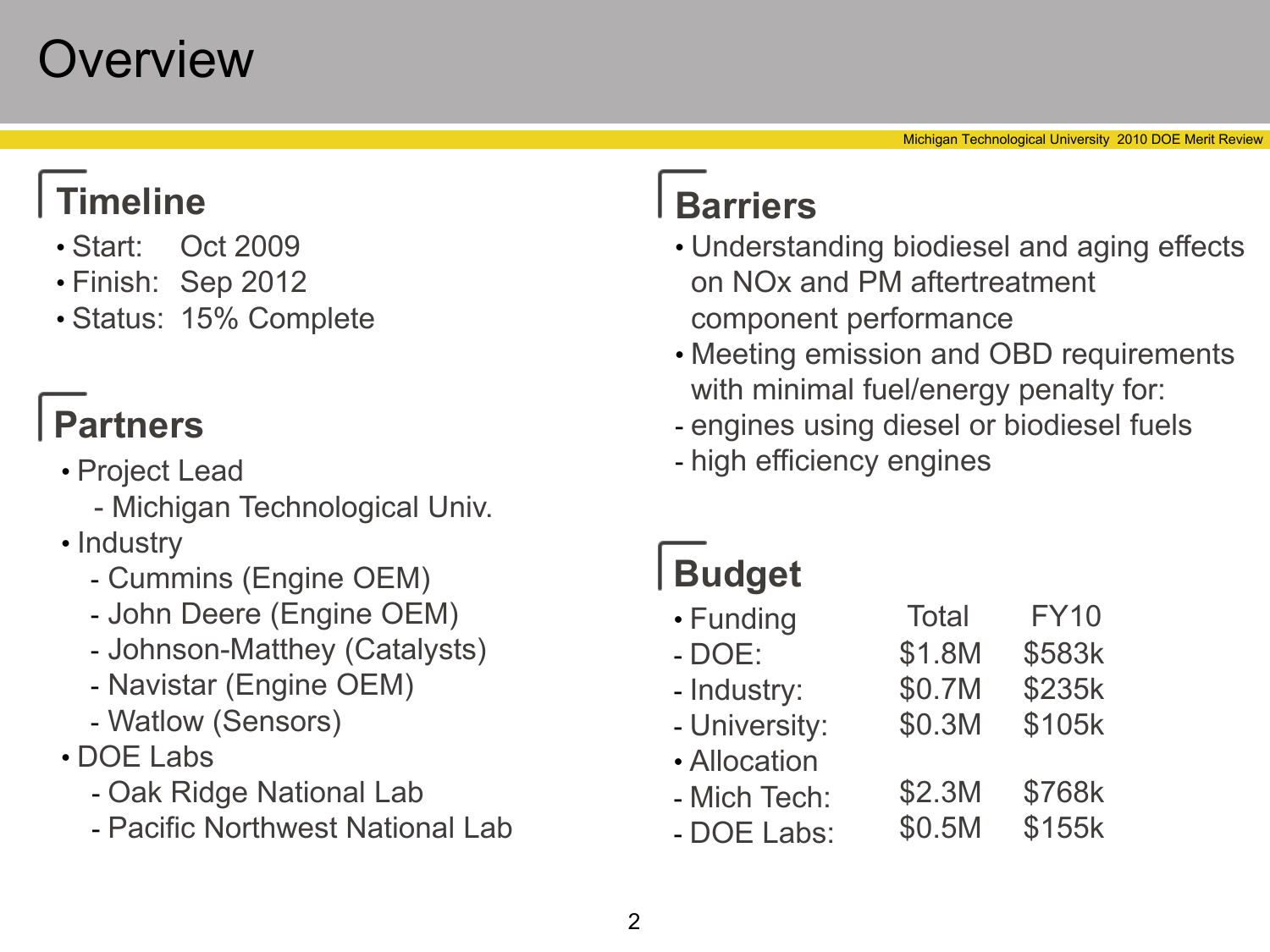### Introduction

**Assertion: Being able to compute aftertreatment system internal states will facilitate new control strategies that satisfy emission regulations with minimal fuel penalty and facilitate improved OBD algorithm development.**

*State Variables - a set of time-dependent variables whose knowledge, along with knowledge of the system's inputs, allows one to completely compute the behavior of the system for all time.*



For a DOC, SCR or DPF **state variables include**: spatial variation of gas species, stored species, PM wall mass, PM cake mass, temperature, pressure, etc.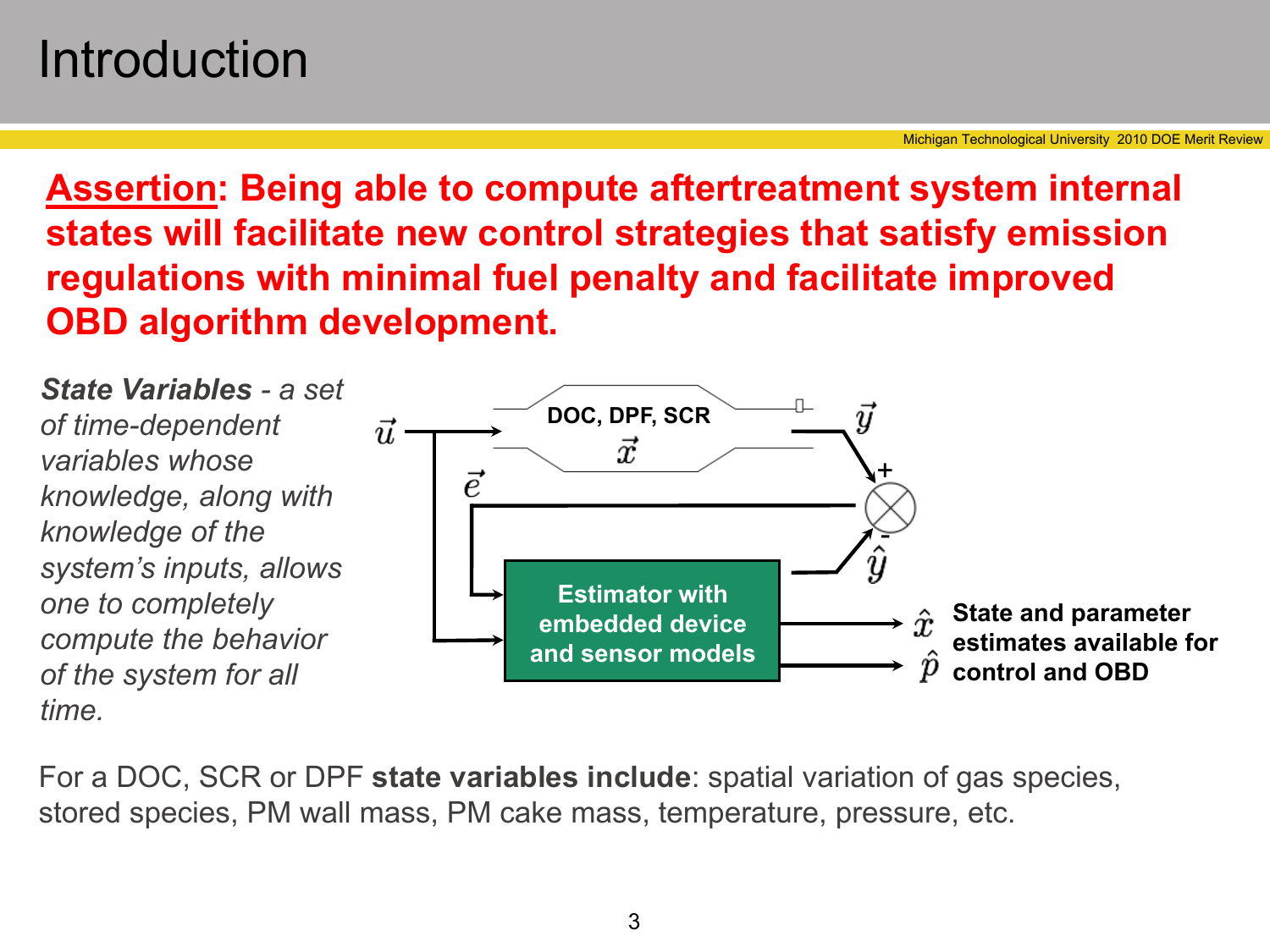#### **Three-Year Objectives:**

•Experimentally validated reduced order models and state estimation algorithms •Increased knowledge of PM maldistribution, loading and NO2/PM ratio effects on passive regeneration, and aging for DPFs

- •Increased knowledge of NH3 radial storage behavior, optimal NH3 loading, HC poisoning, and aging for SCRs
- •Understand effect of sensor type / configuration on estate estimation quality •Optimal reductant strategies for SCR operation and DPF regeneration

#### **This Year's Objectives:**

- •Install two engine /aftertreatment / instrumentation systems for project studies
- •Launch a project-wide, web-based data repository system
- •Complete a sensitivity analysis of passive oxidation rates to loading and oxidation conditions
- •Start reduced order DOC, DPF, and SCR model form study

•Start engine tests to quantify/model DPF passive oxidation as a function of NO2/PM ratio and fuel type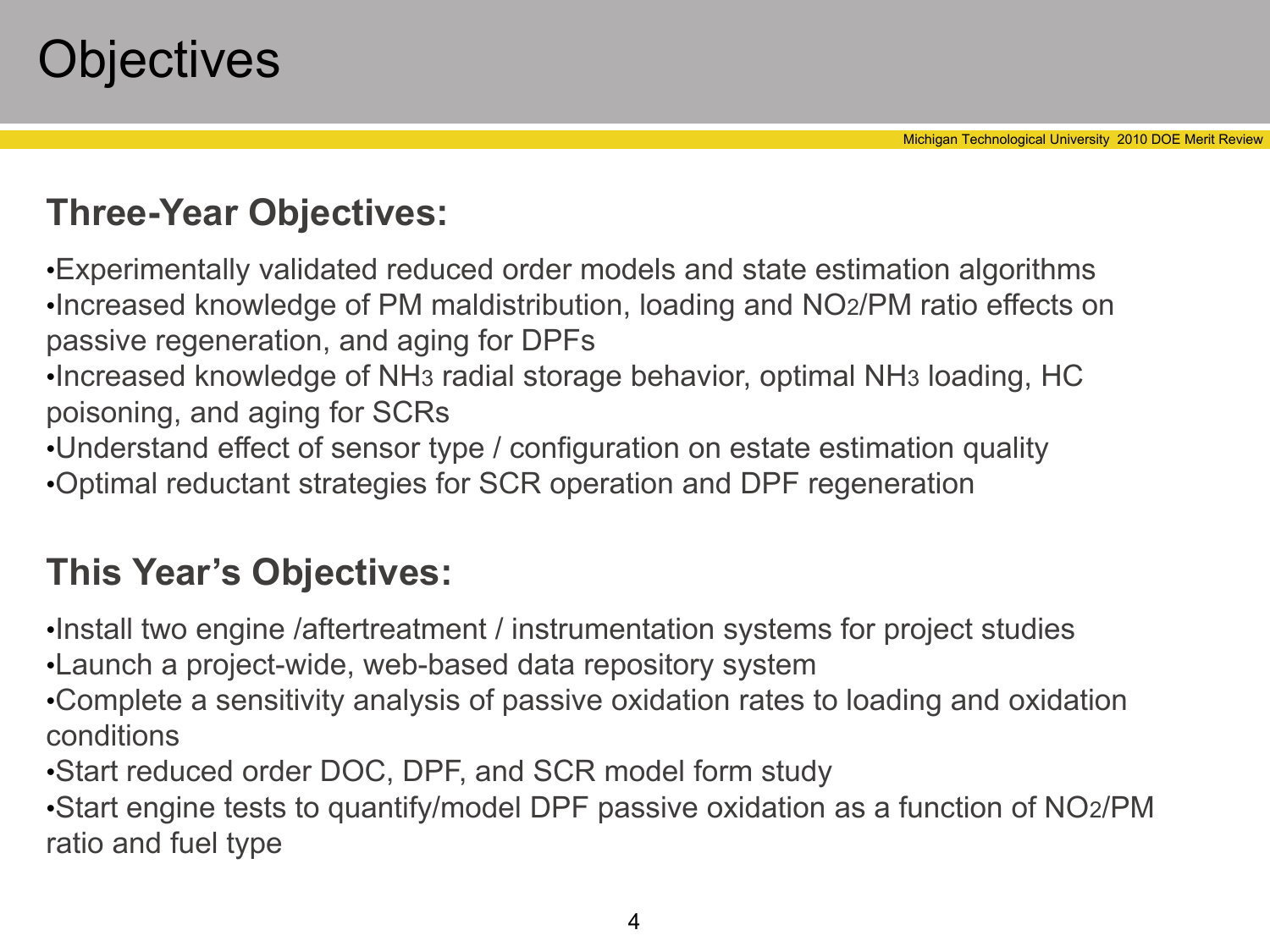# VT Program Relevance

Michigan Technological University 2010 DOE Merit Review

- The VT program challenges include meeting NOx and PM emission standards with minimal fuel penalty for:
	- High efficiency engines
	- Engines running diesel or biodiesel fuels.
- DPF regeneration causes a **direct fuel penalty through injection** and an **indirect fuel penalty through decreased engine efficiency** due to back pressure. SCR ammonia injection causes an **indirect energy penalty due to urea usage**. Closed loop control is required for both actions, but could likely be improved if internal states are used in control strategies in lieu of direct, sensor output feedback.
- **The state estimation strategies developed in this project are directly relevant to and will impact the VT program since they will:**
	- **Increase fuel efficiency through reductant-efficient injection strategy development**
	- **Permit implementation of emission control strategies on high efficiency engine's operating on diesel or biodiesel fuel**
	- **Enhance life-time aftertreatment operation through intelligent OBD strategy development**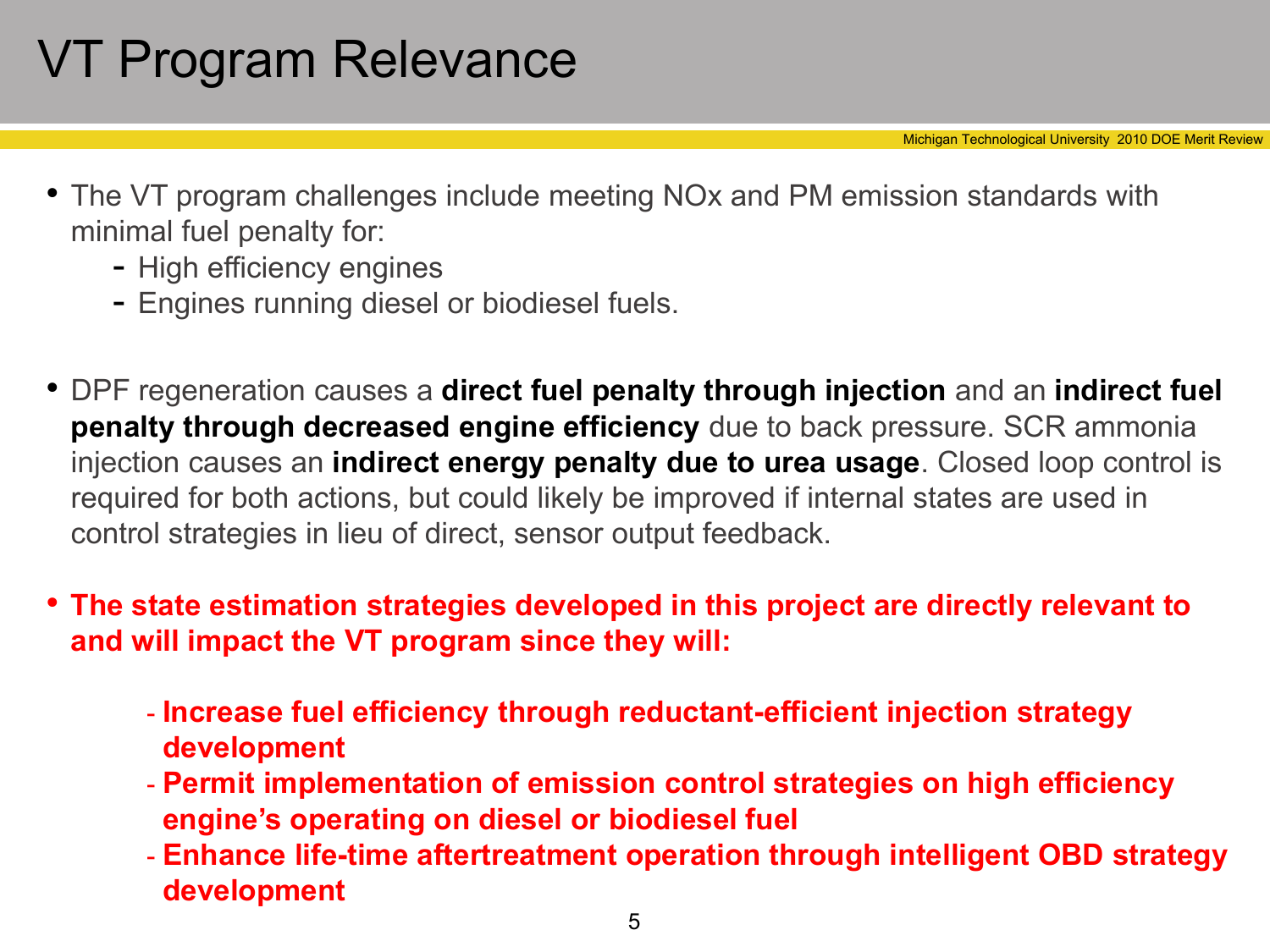### Milestones

| Month/<br>Year  | <b>FY10 Milestones</b>                    | <b>Status</b> |
|-----------------|-------------------------------------------|---------------|
| Mar 2010        | Data Inventory System Report              | 100%          |
| Apr 2010        | <b>Engine / Aftertreatment Test Cell</b>  | 100%          |
| <b>Jun 2010</b> | <b>PM Loading Simulation Study Report</b> | 50%           |

| <b>Month/Year</b> | <b>FY11 Milestones</b>                                | <b>Status</b>      |
|-------------------|-------------------------------------------------------|--------------------|
| Dec 2010          | <b>SCR, DPF Sensor Estimator Model Form</b><br>Report | <b>Started</b>     |
| Dec 2010          | <b>DPF &amp; SCR Estimator Strategy Report</b>        | <b>Not Started</b> |
| Mar 2011          | <b>SCR Spatial Ammonia Storage Study Report</b>       | <b>Not Started</b> |
| <b>Jun 2011</b>   | DPF Loading & Passive Oxidation Test Report           | <b>Started</b>     |
| <b>Jun 2011</b>   | <b>DPF Active Regeneration Report</b>                 | <b>Not Started</b> |
| Sep 2011          | <b>DPF Loading Maldistribution Test Plan</b>          | <b>Not Started</b> |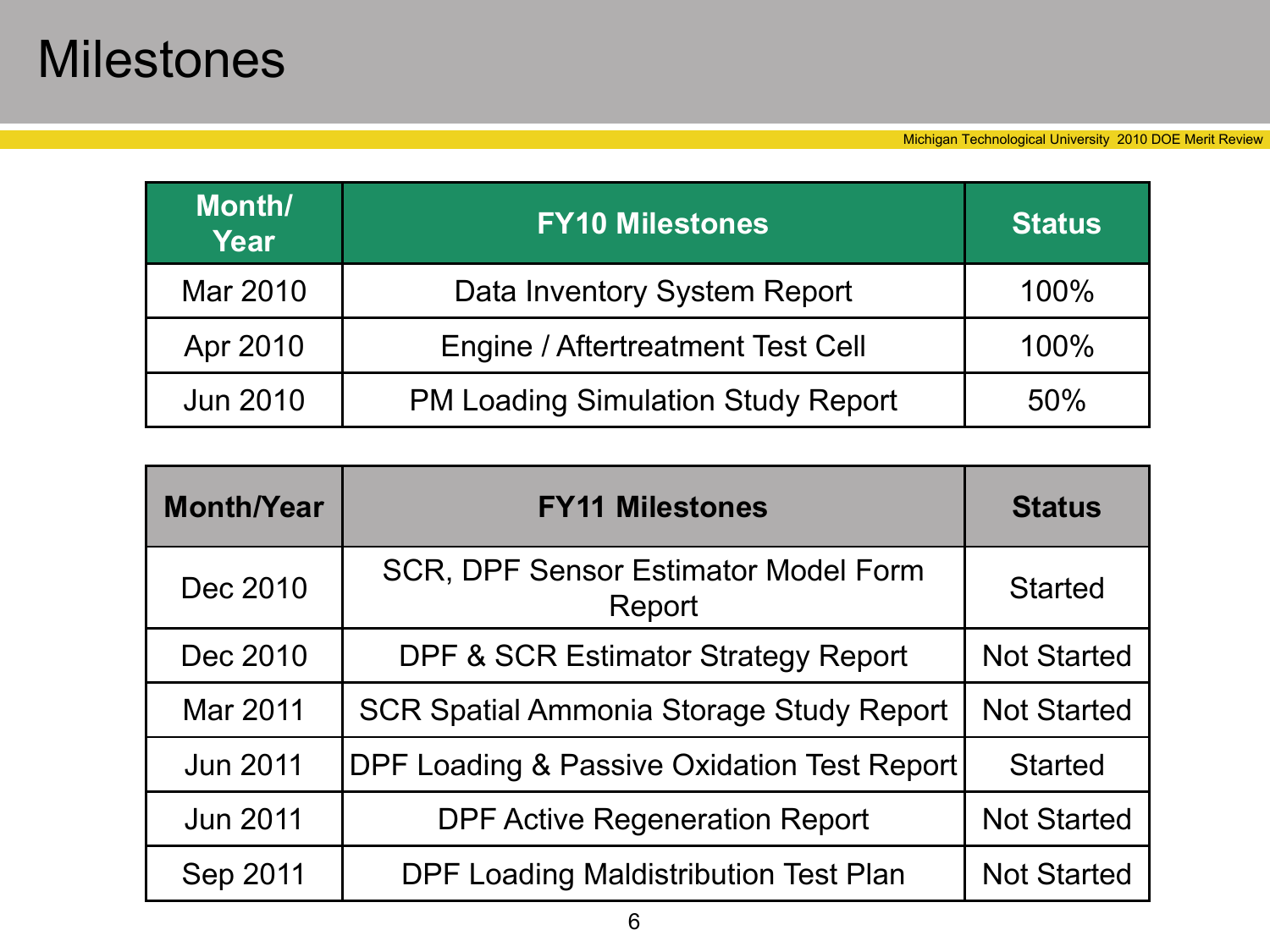### Overall Project Approach

- 1.Develop fundamental understanding in several areas key to developing the reduced order models necessary for control-relevant, internal state estimation strategies
- 2.Combine engine test cell, novel instrumentation, and reactor studies to validate models, verify estimator designs, and demonstrate reductant-efficient control using both diesel and biodiesel fuels
- 3.Leverage team member (university, industry, national labs) expertise to match objective tasks
- 4.Connect state estimation results to VT programs in optimal catalyst design (UHouston) and nanomaterial applications for lean burn NOx reduction (UConn).

The combination of unique instrumentation and both conventional and new analysis methods will uncover behaviors not previously seen and relevant to state estimation

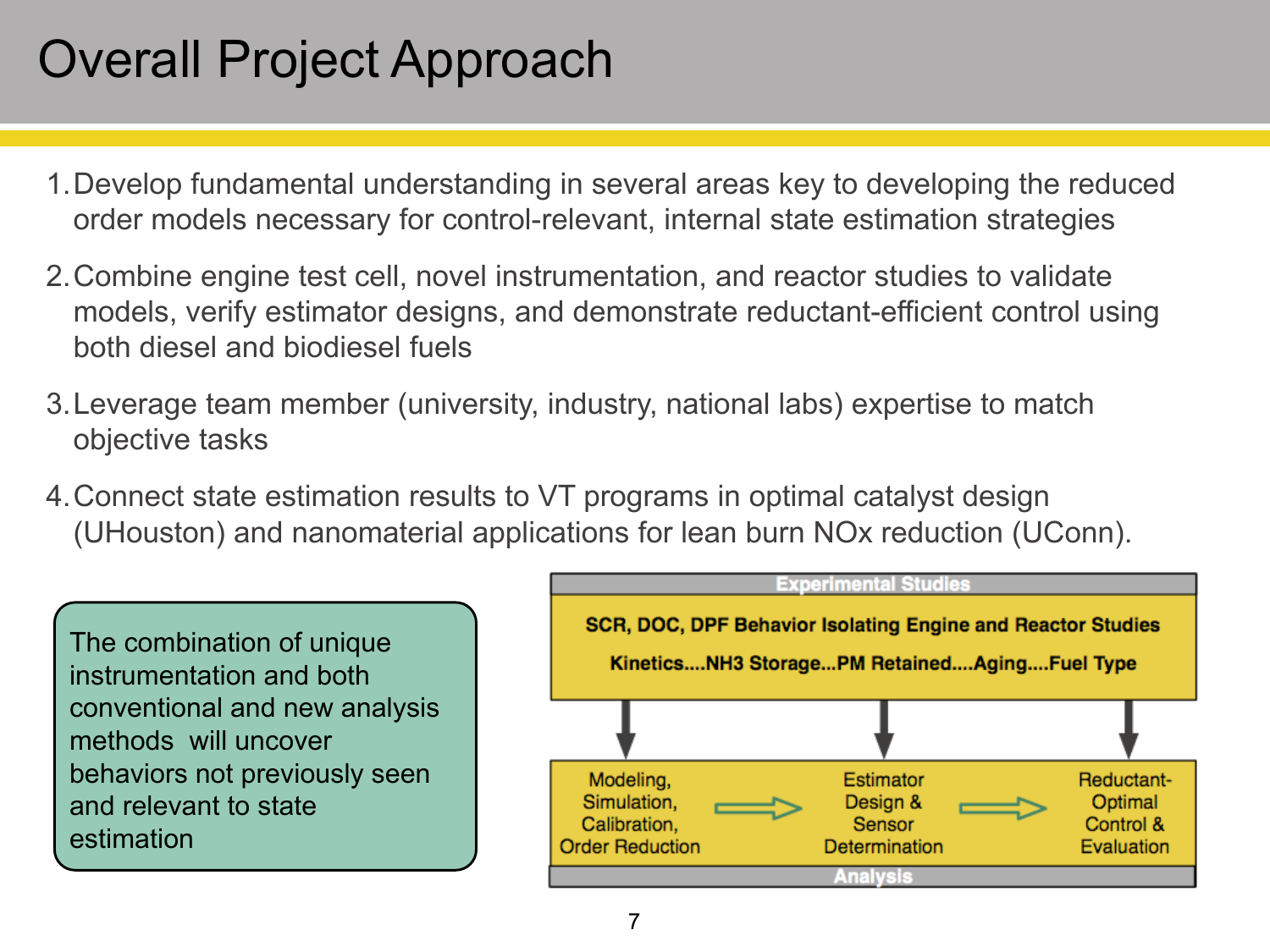### Objective-Specific Approaches

- **Data Inventory System:** Use a database-driven, web content management system for archiving and serving data to project participants
- **Test Cell Preparation:** Identify, develop and install engine / aftertreatment systems and new instrumentation and techniques to enhance the quality of project studies
- **DPF PM Loading and Passive Oxidation Kinetics Sensitivity Study:** Develop and test a new method for quantifying passive oxidation as a function of NO2/PM ratio, temperature, and exhaust flow rate.
	- Use existing, calibrated simulation tools to determine passive oxidation rate sensitivity to NO2/PM ratio, temperature, and exhaust flow rate
- **SCR Spatial Storage:** Use reactor studies with an in-situ, spatial gas concentration measurement technique (SpaciMS) to infer axial and radial storage inside SCR samples under relevant gas concentration conditions
- **Model Form Study:** Use existing DOC, DPF, and SCR models to create reduced order models suitable for real-time, internal state estimation strategy development. Leverage partner testing to aid sensor model development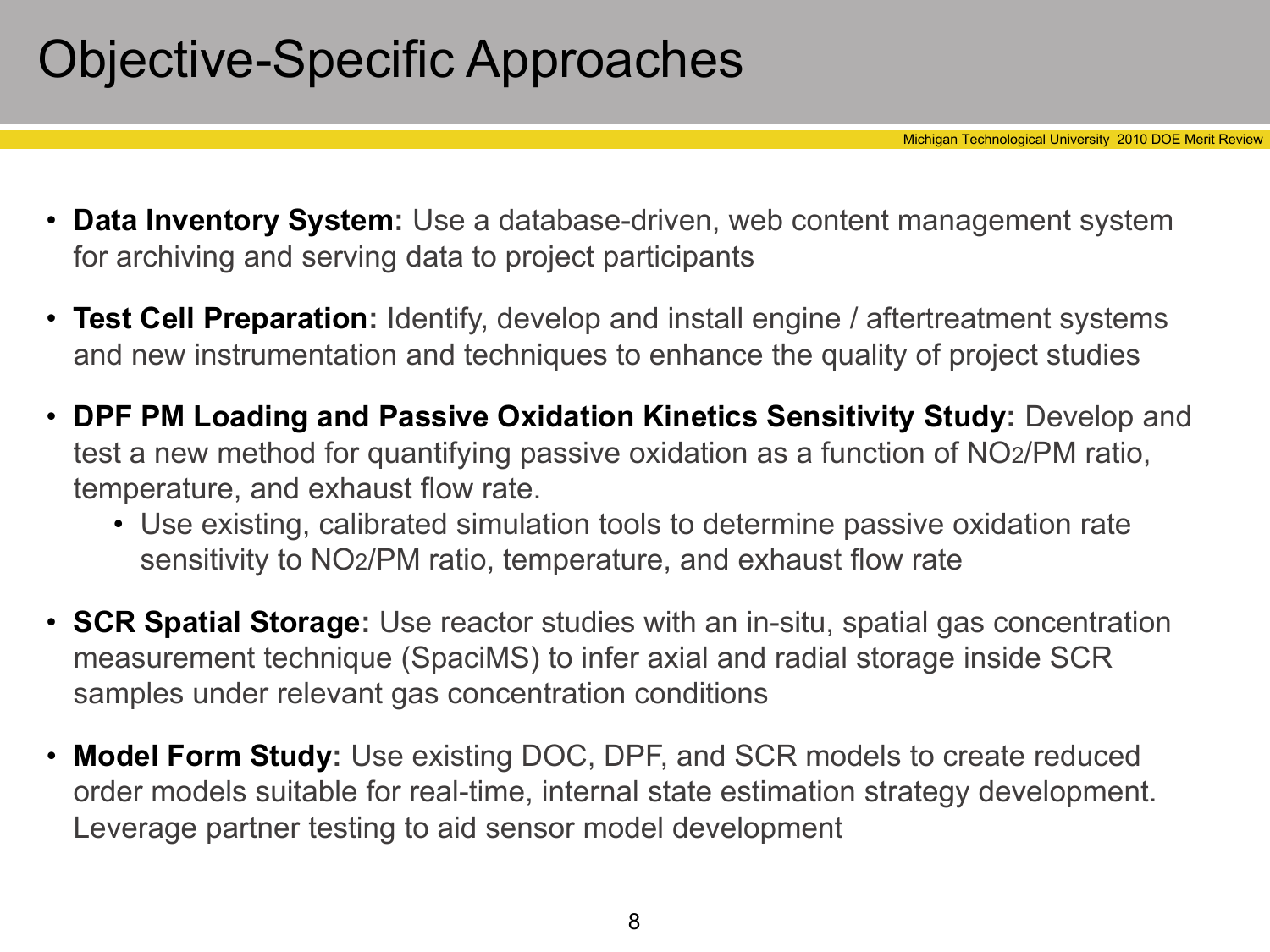### Technical Accomplishments - FY10

Michigan Technological University 2010 DOE Merit Review

- **Task 1** Installed two new engine / aftertreatment / instrumentation systems in the project-dedicated test cell
- **Task 1** Developed a novel exhaust heating system for expanding test condition range
- **Task 2** Developed and deployed a data inventory system
- **Task 2** Investigated temperature sensing accuracy downstream of a catalyst during HC injection events to support sensor model development
- **Task 5** Developed a new passive oxidation test protocol

#### **3-Year Project Technical Tasks**

- 1. Test Cell Preparation
- 2. Baseline Estimator Model Development
- 3. DPF and SCR State Estimation
- 4. DPF and SCR Model Adaptation
- 5. DPF Loading and Passive Oxidation
- 6. DPF Active Regeneration
- 7. DPF PM Loading Maldistribution
- 8. DPF Fuel Optimal Regeneration
- 9. SCR Spatial Ammonia Storage
- 10. SCR Fuel-Dependent HC Masking
- 11. SCR Optimal Ammonia Storage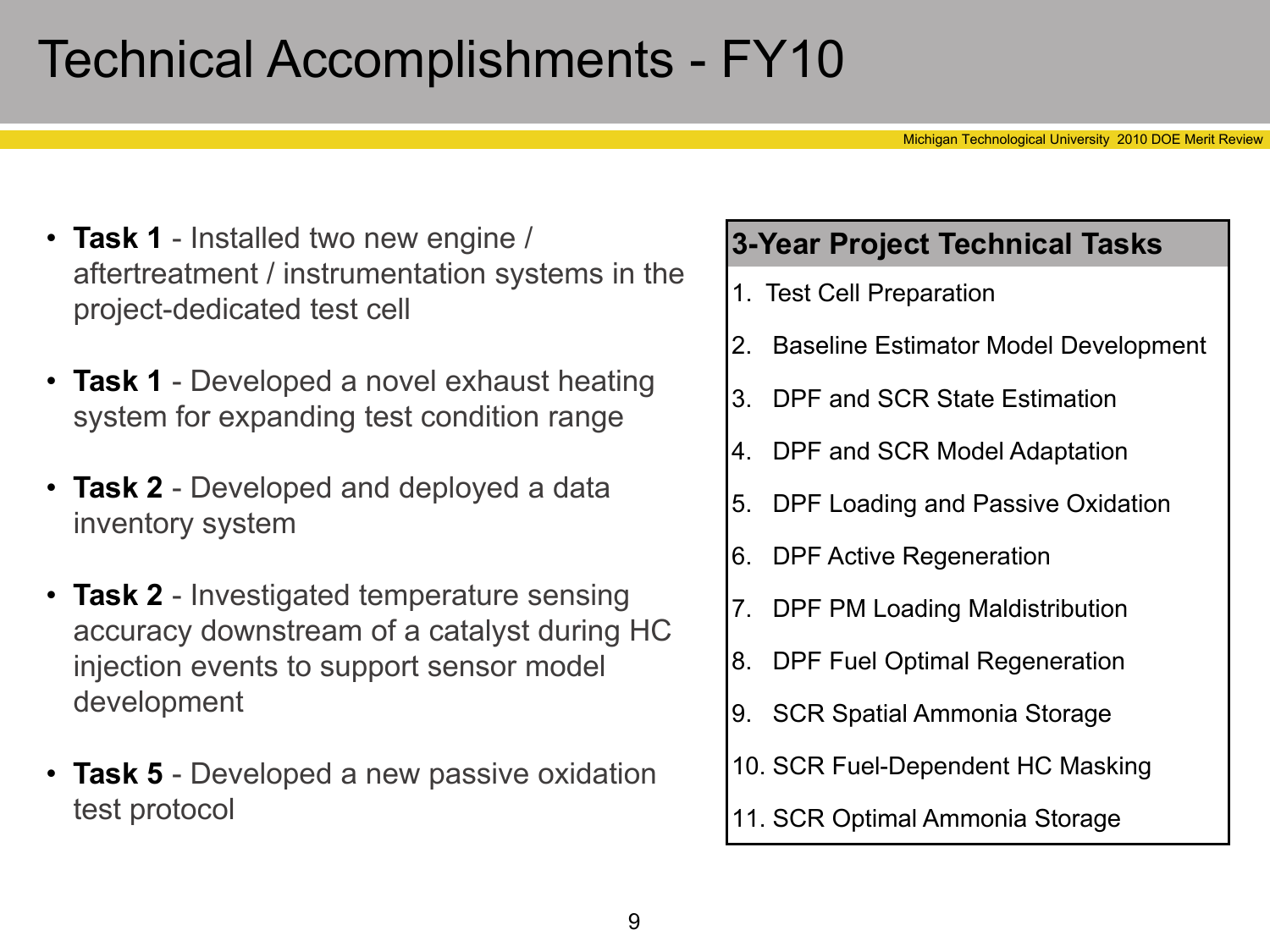# Technical Accomplishments - Task 1 Test Cell Preparation

Michigan Technological University 2010 DOE Merit Review

#### **Developed experimental capabilities to support model reduction, state estimation strategy development and reductant-optimal control studies.**

Based on model development and estimation study data requirements, identified, acquired, and installed Cummins engines / aftertreatment / instrumentation systems:

-2002 ISM for DPF studies....2007 ISL for DPF studies....2010 ISB for SCR studies -**Instrumentation** - integrated data acquisition across multiple instruments, 5-gas analyzer, FTIR, scanning mobility particle sizer, high-resolution scale, PM hot sampler, fuel/air metering.



This preparation has reduced the risk of maintenance-related shutdowns and increased data quality achieved through instrumentation integration and single-bus data acquisition.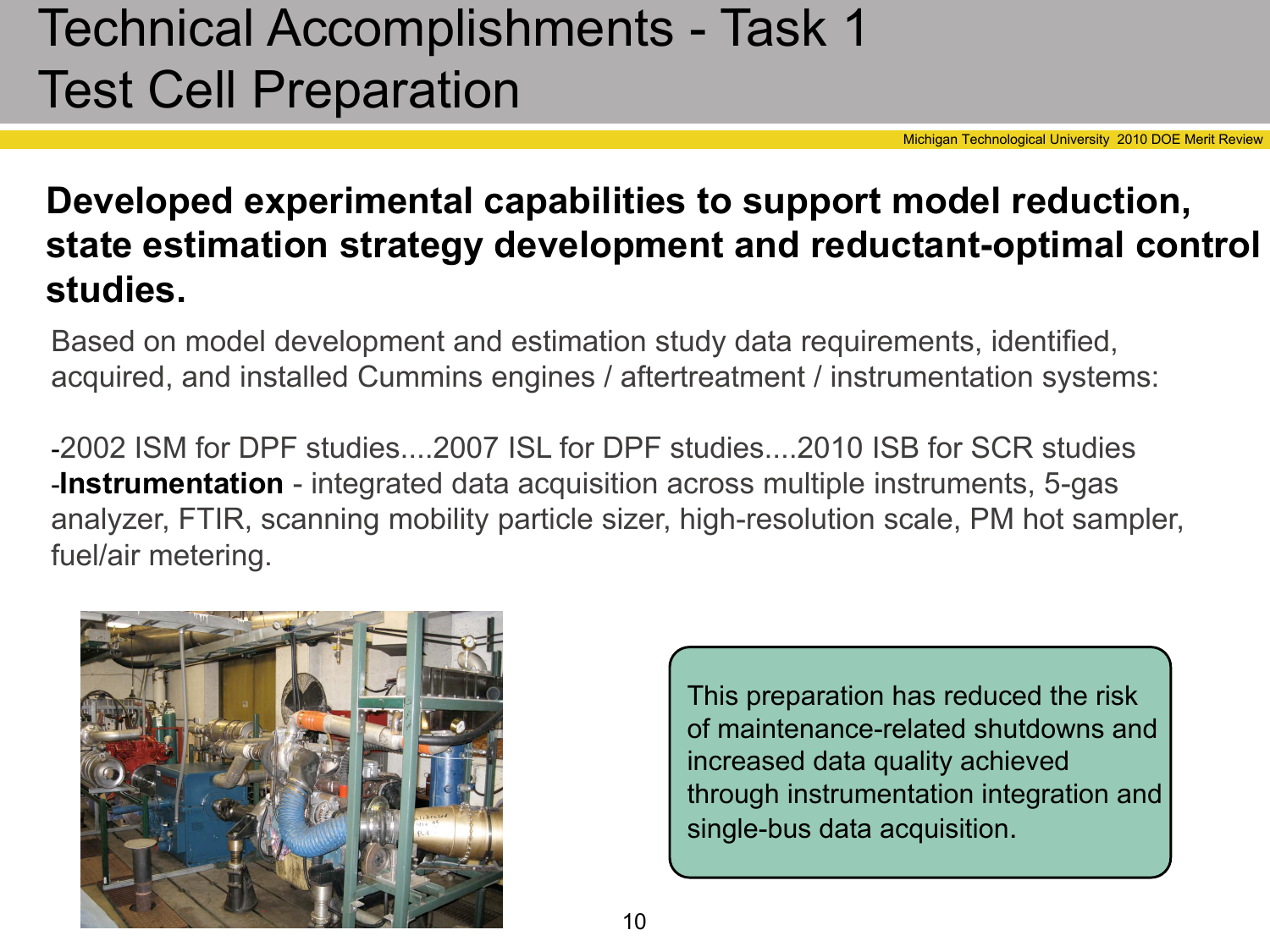# Technical Accomplishments - Task 1 Temperature Controlled Exhaust Heating

n Technological University 2010 DOE Merit Review

**Designed an exhaust heating system to expand the space of temperature / exhaust gas species points attainable by an engine test cell.**

Identifying temperature sensitive, reduced order model kinetic parameters is an important aspect of the project. In typical test cell studies the range of temperature / exhaust species concentration points is limited by an engine's characteristics.





*Continuously controllable, 25kW heaters (red) placed at two locations in the ISL/ISB test cell.*

The heating system allows decoupling of temperature from exhaust concentration. This feature will be leveraged across many of the studies, including the PM loading and oxidation tests currently being conducted.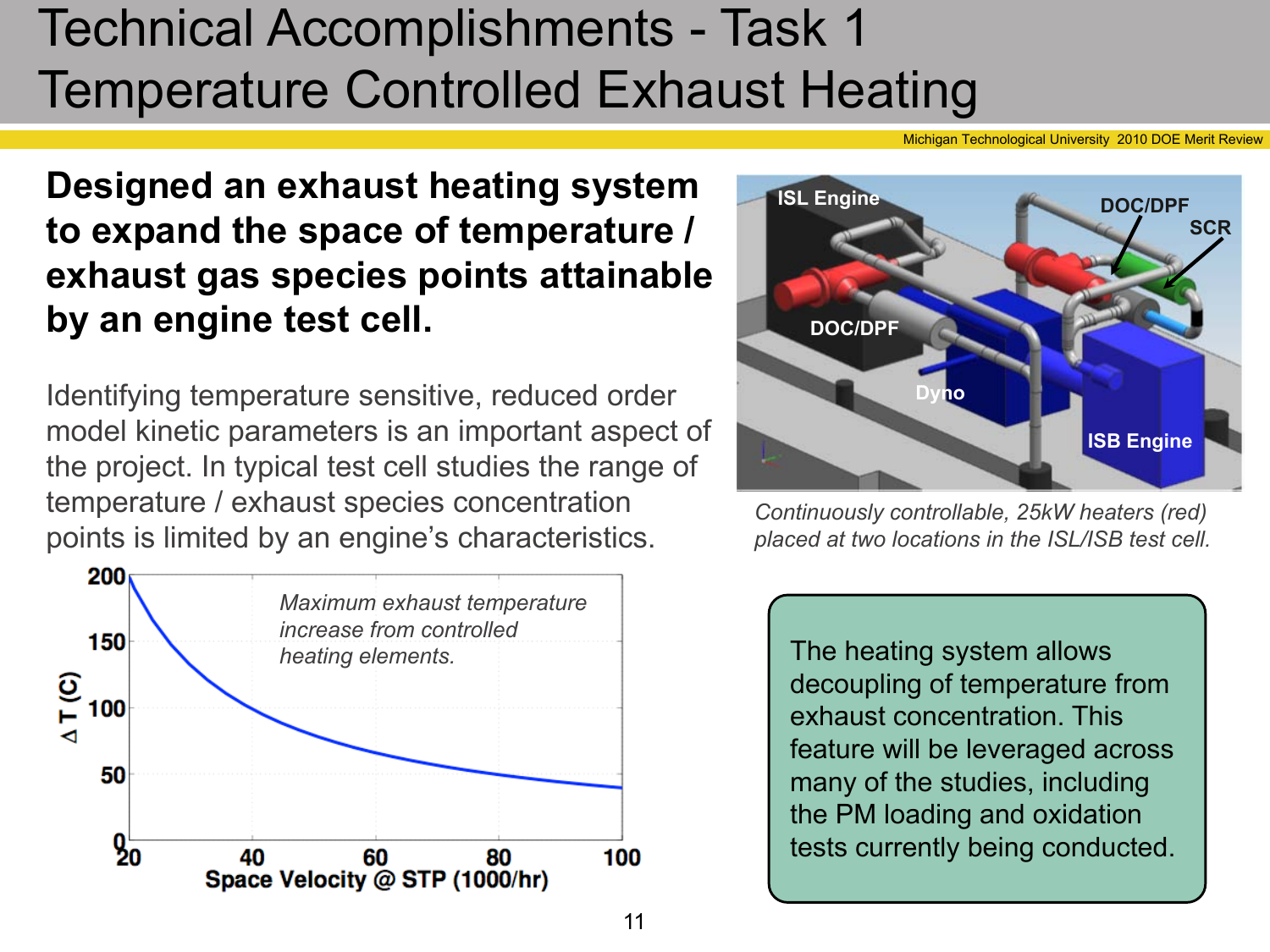# Technical Accomplishments - Task 2 Data Repository System

Michigan Technological University 2010 DOE Merit Review

#### **A secure, web-based data repository and server system was created and deployed.**

- Data is loosely defined as any combination of raw data, supporting analysis documents, and test notes
- Data is tagged with multiple attributes (source, test purpose, instrumentation, date, etc.)
- The entire site is searchable through all tags yielding "spotlight" browse results to quickly locate data
- The application was expanded to also house project-related reports, presentations meeting minutes, etc.

#### **<http://diesel.mtu.edu>**

The repository expands communication amongst project participants, improves longevity of project results, and is designed to be expandable to future project-related collaboration.

|                                                                                             |                                                                                                                                                                                                                                                                                                                                                                                                   | search                                                                                                                           |
|---------------------------------------------------------------------------------------------|---------------------------------------------------------------------------------------------------------------------------------------------------------------------------------------------------------------------------------------------------------------------------------------------------------------------------------------------------------------------------------------------------|----------------------------------------------------------------------------------------------------------------------------------|
| <b>Main Menu</b>                                                                            | This site is used to share data and results to collaborators and registered users.                                                                                                                                                                                                                                                                                                                |                                                                                                                                  |
| • Home                                                                                      | In October 2009 a Michigan Tech led team of researchers was awarded a three-                                                                                                                                                                                                                                                                                                                      | Latest data                                                                                                                      |
| About<br>$\triangleright$ Data<br>$\triangleright$ Documents<br>$\triangleright$ Contact us | year, \$2.8 million research contract funded largely by a \$1.7 million grant from the<br>US Department of Energy's National Energy Technology Laboratory (NETL). The<br>project, titled Experimental Studies for DPF and SCR Model, Control System, and<br>OBD Development for Engines Using Diesel and Biodiesel Fuels, focuses on<br>developing cleaner, more efficient diesel engine systems. | 2002 330 hp ISM Engine CPF<br><b>Passive Oxidation Test</b><br>• Effect of HC Injection on DOC<br><b>Temperature Measurement</b> |
| Login                                                                                       | The project team includes Cummins, John Deere, Navistar, Watlow, Johnson                                                                                                                                                                                                                                                                                                                          | <b>Latest Documents</b>                                                                                                          |
| Username<br>Password                                                                        | Matthey, Oak Ridge National Laboratory and Pacific Northwest National Laboratory.                                                                                                                                                                                                                                                                                                                 | Team Meeting March 2, 2010<br>Kick-Off Meeting Nov. 17,<br>2009                                                                  |
| Remember Me $\Box$<br>Login                                                                 |                                                                                                                                                                                                                                                                                                                                                                                                   |                                                                                                                                  |
| · Forgot your password?<br>· Forgot your username?                                          | Please contact us to request a user name and password to log<br>in the system and download the data.                                                                                                                                                                                                                                                                                              |                                                                                                                                  |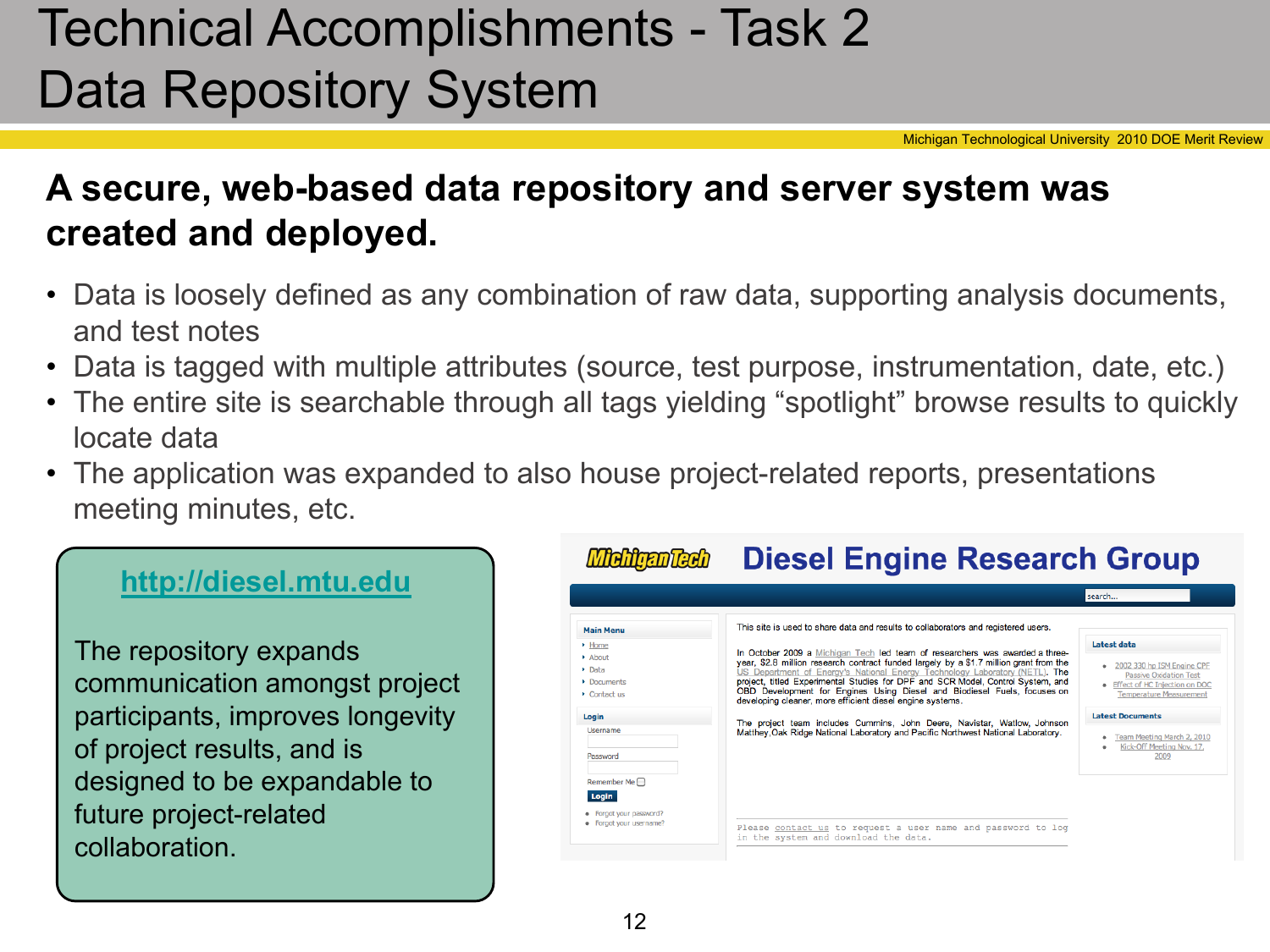# Technical Accomplishments - Task 2 Temperature Probe HC Effects Study

Michigan Technological University 2010 DOE Merit Review

Immersion

Depth (in)

200

0.30 0.70 1.80 3.50 4.75

#### **Designed a test method for quantifying temperature sensor sensitivity to HC injection and probe size.**

Past experiments have indicated that probe geometry differences can lead to measurement errors of >10C downstream of a catalyst during HC injection events. Quantifying this relationship is important for state estimation sensor models.

Tests were conducted using 0.020'' and 0.125'' type K thermocouples placed at several immersion depths inside and downstream of a DOC. Step injections of HC upstream of the DOC were performed.

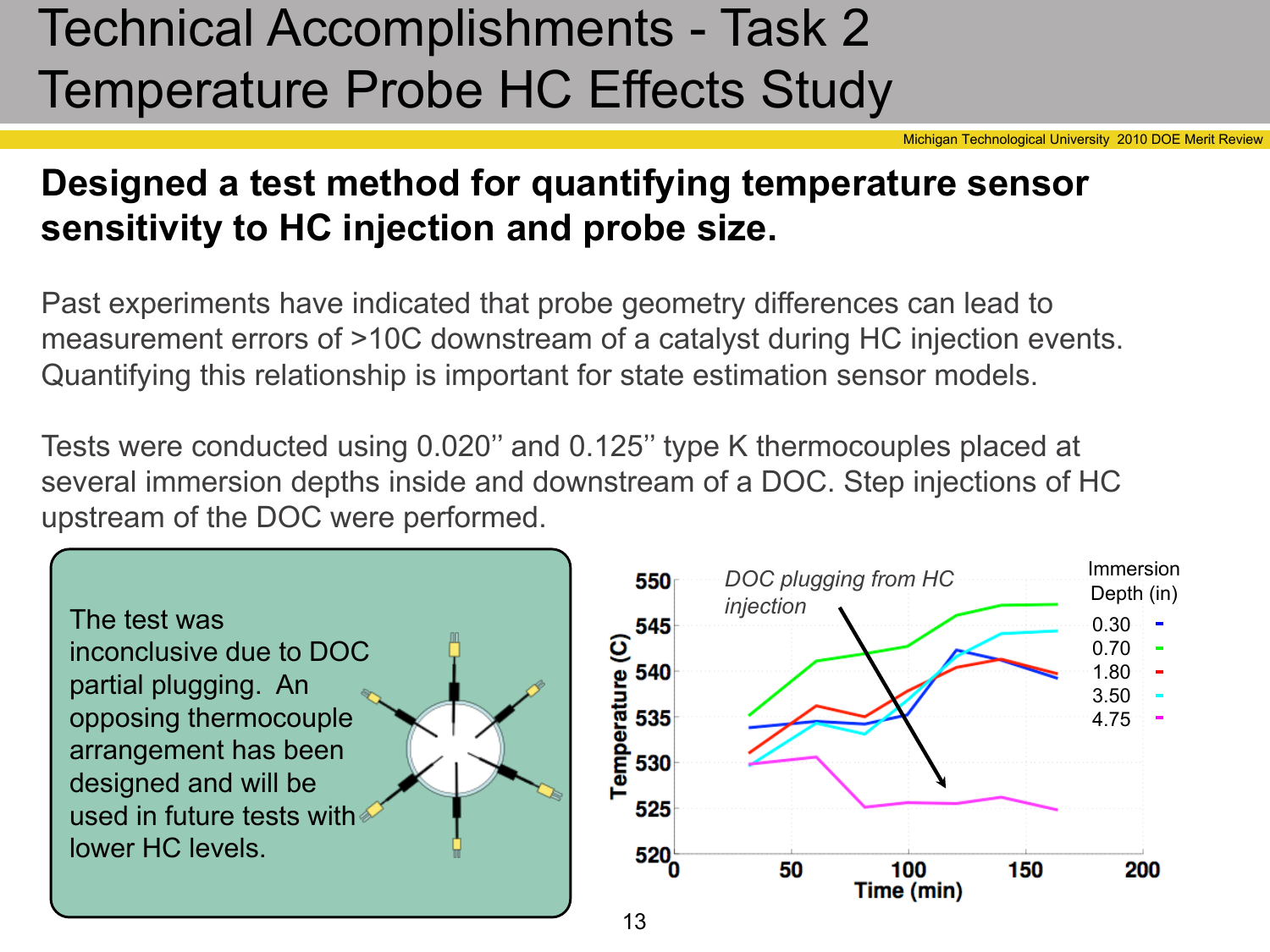### Technical Accomplishments - Task 5 DPF Passive Oxidation Protocol

#### **Developed and validated a test procedure to measure a DPF's passive oxidation rate as a function of NO2 concentration, temperature and PM filter loading, NO2/PM ratio and exhaust flow rate.**

The oxidation rate measurement technique was validated against rates found in the literature. It is an attractive alternative to the balance point approach since it captures sensitivity to the rate to multiple parameters in one test. In addition to exhaust gas and particle size distribution measurements, the procedure requires hot PM sampling and a high precision DPF weighing procedure.

Understanding and correctly modeling PM loading effects on passive oxidation is key to developing reduced order models for state estimation.



*Passive Oxidation Test Conditions*

| <b>Test</b><br># | NO <sub>2</sub> Conc.<br>Into DPF<br>(ppm) | NO <sub>2</sub> /PM<br>Ratio<br>(n.d.) | <b>Exhaust Mass</b><br><b>Flow Rate</b><br>(kg/min) |
|------------------|--------------------------------------------|----------------------------------------|-----------------------------------------------------|
|                  | 146                                        | 8.6                                    | 6.8                                                 |
| $\overline{2}$   | 120                                        | 7.4                                    | 6.8                                                 |
| 3                | 180                                        | 62.7                                   | 14.4                                                |
|                  | 93                                         | 24.6                                   | 16.9                                                |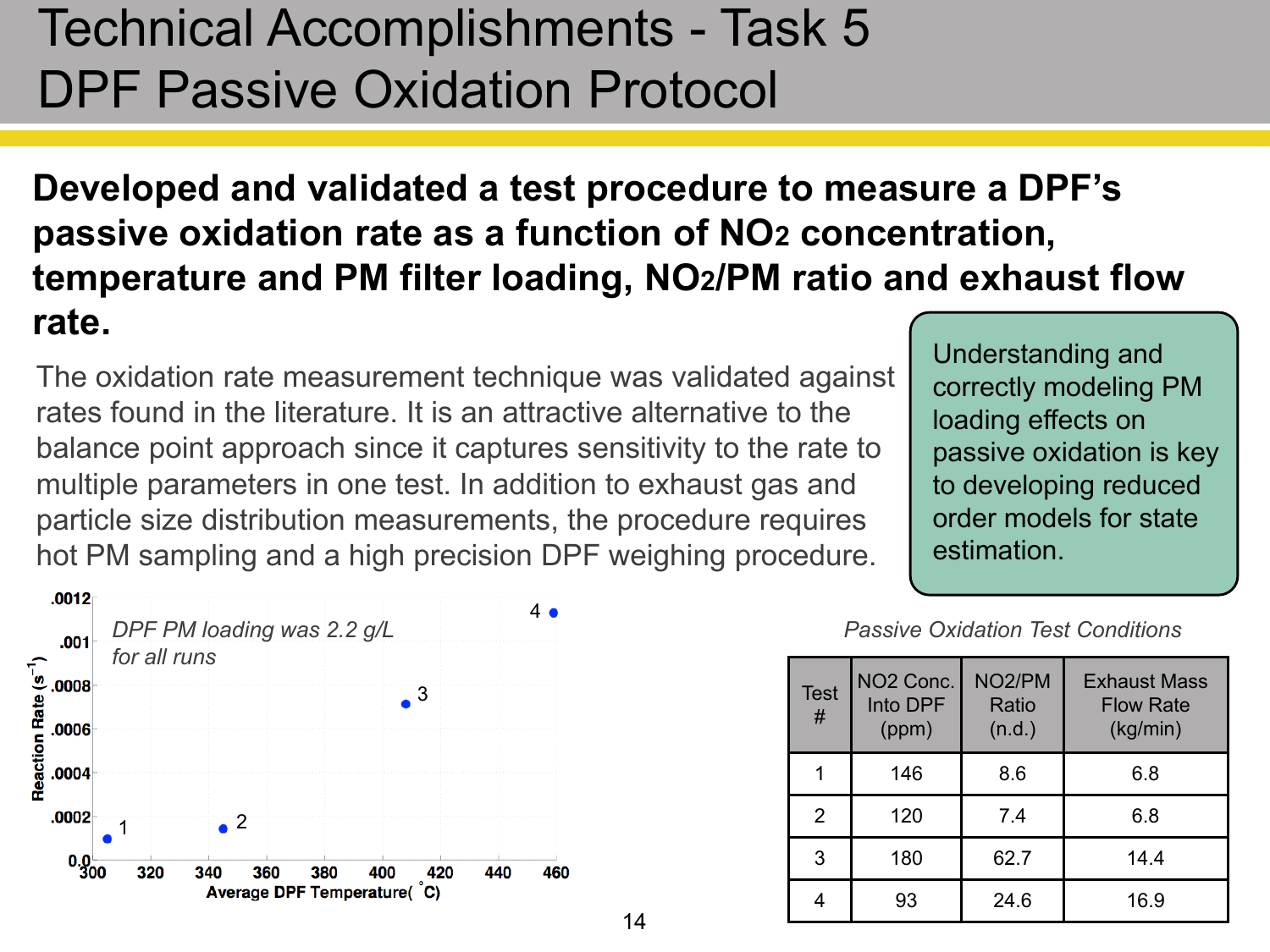### **Collaborations**

#### **Team Collaborations:**

- **Michigan Tech** : Modeling, analysis, and engine test execution on nearly all tasks.
- **ORNL** : Reactor studies for SCR spatial NH3 storage behavior (using SpaciMS for internal catalyst gas measurement), HC masking, and optimal NH3 storage.
- **PNNL** : DPF loading, passive oxidation, and active regeneration using SPLAT II in Michigan Tech test cell for PM morphology
- **Cummins** : Engine/aftertreatment system support for DOC, DPF, and SCR studies.
- **Navistar** : Engine and sensor testing for DOC and DPF studies.
- **John Deere** : Sensor model study support and DOC, DPF, and SCR model evaluation and aged component source.
- **Watlow** : Instrumentation design & installation, DPF thermal model support, and NOx and temperature sensor modeling studies
- **Johnson-Matthey** : Aftertreatment component model support and aged component support.

#### **External Collaborations**

• **Filter Sensor Technologies** : Developing a plan to incorporate a new soot sensor design into the Michigan Tech project test cell for state estimation strategy development studies.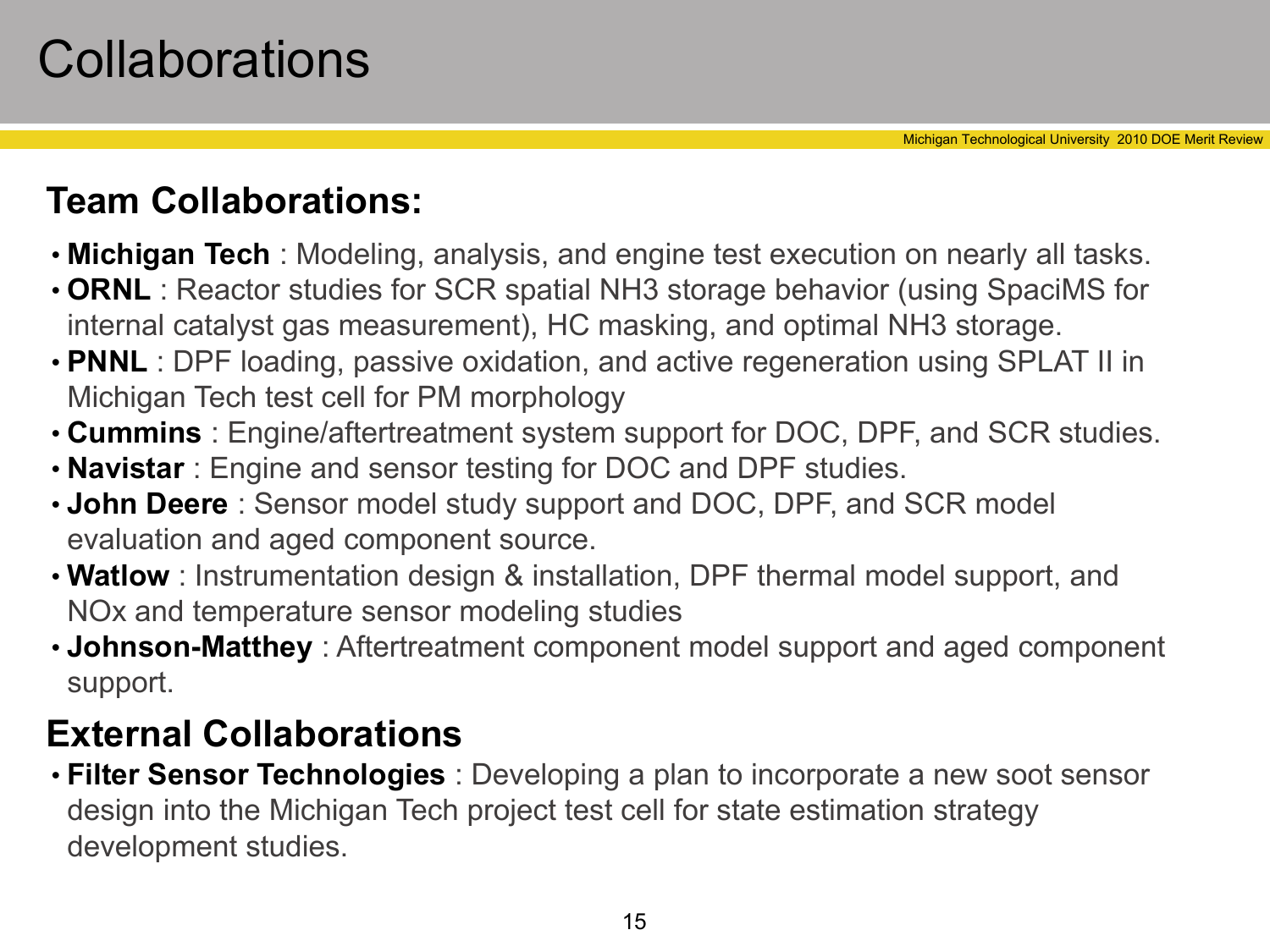### Future Work

#### **Remainder of FY10**

•Complete model form study (currently 50% complete), including incorporation of NOx, and PM sensors into simulation tools •Start ORNL SCR spatial ammonia storage study using reactor tests and SpaciMS •Deploy PNNL's SPLAT II in Michigan Tech test cell for soot morphology study •Complete DPF passive oxidation sensitivity study and continue experimental validation

#### **Goals for FY11**

•Complete estimator design study using reduced order models and conduct simulation evaluation •Complete fuel-dependent SCR HC masking study at ORNL

•Complete DPF maldistribution study in conjunction with PNNL using Michigan Tech test cell

#### **Project Technical Tasks**

- 1. Test Cell Preparation
- 2. Baseline Estimator Model Development
- 3. DPF and SCR State Estimation
- 4. DPF and SCR Model Adaptation
- 5. DPF Loading and Passive Oxidation
- 6. DPF Active Regeneration
- 7. DPF PM Loading Maldistribution
- 8. DPF Fuel Optimal Regeneration
- 9. SCR Spatial Ammonia Storage
- 10. SCR Fuel-Dependent HC Masking
- 11. SCR Optimal Ammonia Storage